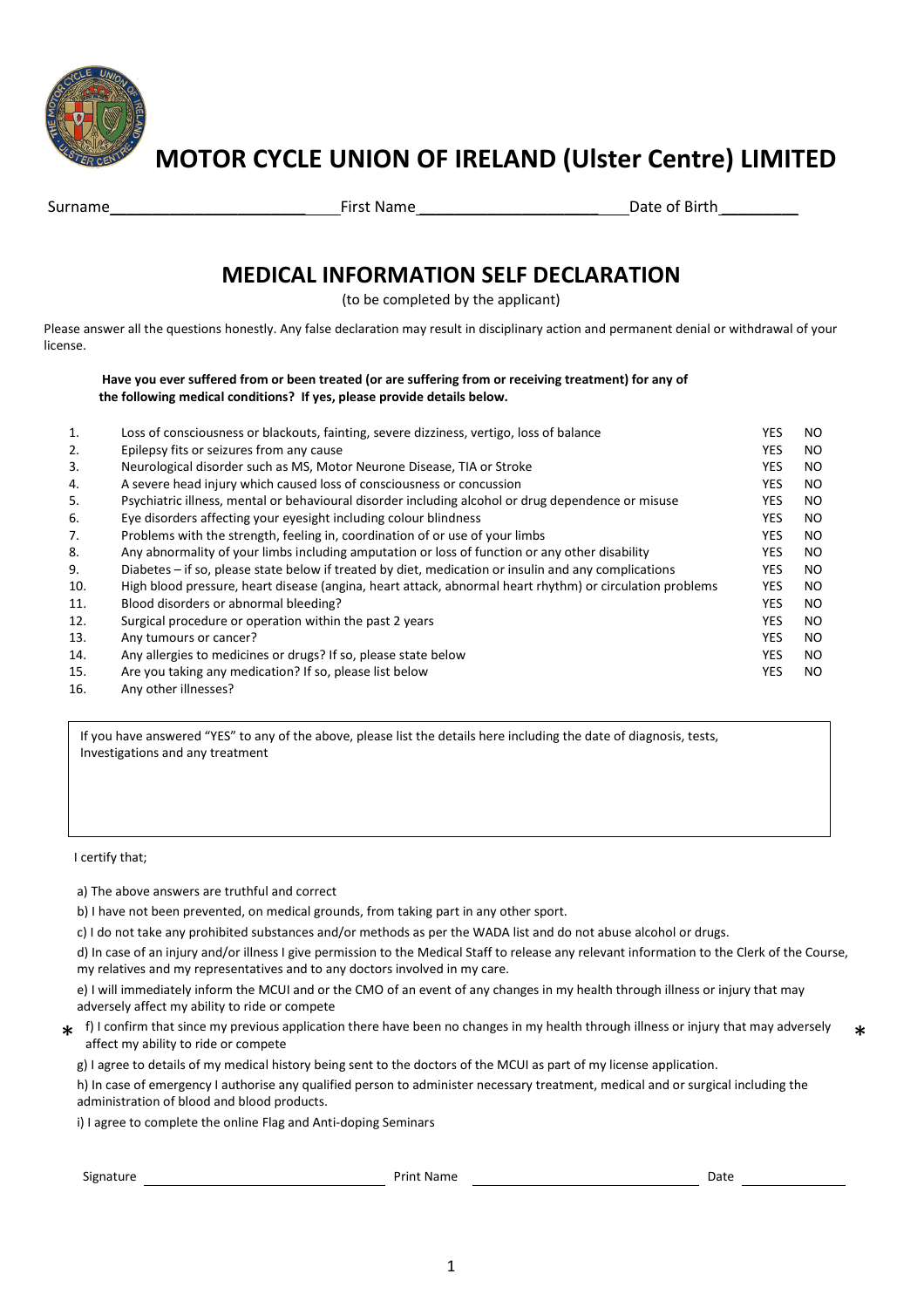## **TO ALL PROSPECTIVE LICENSE APPLICANTS.**

### **Dispensation for License Renewals in 2022**

Due to the current pandemic restrictions potential difficulties may be experienced in arranging appointments with your doctor and optician. Therefore, for the renewal of a license obtained either in 2019, 2020 or 2021 for 2022 it is not

 $\ast$ 

\* necessary to undergo a further medical assessment. You must confirm that since your last application there have been no changes in your health through illness or injury that may adversely affect your ability to ride or compete as part of the Declaration on the License Application Form.

If there have been changes to your health through illness or injury a further medical declaration is required

**NEW APPLICANTS for a license must comply with the medical and eyesight declaration and assessment requirements as detailed below.** 

### **New License Applications in 2022**

To avoid any problems with your license application please ensure you achieve the following steps to ensure your license medical will be accepted quickly and you will receive your racing license with the minimum of fuss or delay.

You are required to complete the Medical Information Self Declaration truthfully.

The Eyesight Report should be completed by your optician.

#### **The Medical Report should be completed by your doctor and all three forms returned with your license application.**

 • An appointment for a medical examination is no longer necessary unless the information provided on the Medical Self Declaration and or the Medical Report indicate that further medical assessment is necessary.

• Be realistic. General Practitioners (G.P.'s) are under increasing pressure and it is advisable to provide them with as much time as possible to complete the medical report.

• It is also helpful to provide the doctor with the information notes for doctors which accompanies the medical forms.

• Your annual license medical MUST be carried out by your registered G.P. A locum doctor in your family practice can carry this out if your doctor is on leave provided that doctor is working in your normal GP surgery and has access to your medical record and an official stamp.

• The DOCTOR must not only sign your form after completing the report but also **STAMP** the form with his/her **OFFICIAL STAMP**.

• Sport medical reports from your doctor are not part of general medical services provided by the health service. A fee is therefore payable to your doctor for this service. You are responsible for the payment of any fee as determined by your doctor.

• There are exceptional circumstances which allow a competitor to have an annual race medical done by a doctor who is not their registered GP however this doctor MUST have access to your medical records and again must stamp the form with their official stamp.

• in cases where you have no option to attend a doctor who is not your regular GP please bring this letter with you to ensure the doctor knows they must have telephone or written contact with your registered GP to ensure there are no significant medical conditions that would prevent you being issued with your racing license.

• Due to recent cases emerging of falsification of doctor's signatures and stamps by riders there will now be increased scrutiny of license applicants' medical forms.

• If significant medical conditions are declared on the self-declaration or in the medical report a medical examination or referral for specialist assessment may be required at your expense in order to fully determine your medical fitness to participate in motorcycle competition.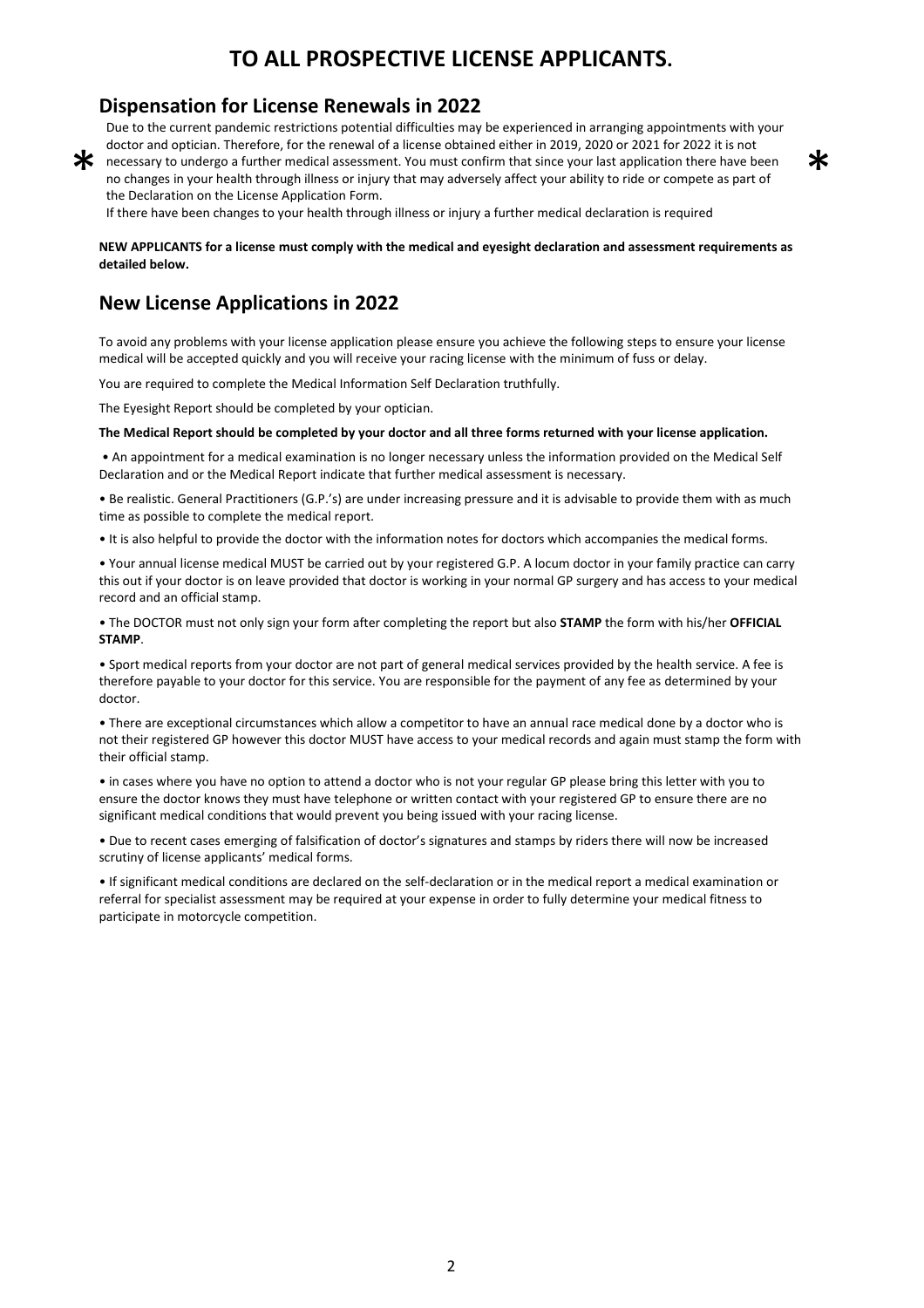

# **MOTOR CYCLE UNION OF IRELAND (Ulster Centre) LIMITED**

Surname\_\_\_\_\_\_\_\_\_\_\_\_\_\_\_\_\_\_\_\_\_\_\_ First Name \_\_\_\_\_\_\_\_\_\_\_\_\_\_\_\_\_\_\_\_\_ Date of Birth \_\_\_\_\_\_\_\_\_

### **EYESIGHT REPORT**

(to be completed by your Doctor or Optician)

#### **To your optician**

Please read these notes before completing this form for the applicant.

The minimum corrected visual acuity must be 6/6 with both eyes open together. The minimum binocular field should measure 160 degrees horizontally and 30 degrees vertically. Double vision is not compatible with the issuing of a competition licence. The applicant, for any event except Trial, must have normal colour vision, in that they can distinguish the primary colours of red and green.

Any fee for the examination and report is the responsibility of the applicant**.** 

|    | Uncorrected vision                                          | Right | 6/         | Left | 6/ | Binocular: | -67 |
|----|-------------------------------------------------------------|-------|------------|------|----|------------|-----|
| 2. | Corrected vision                                            | Right | 6/         | Left | 6/ | Binocular: | -67 |
| 3. | Is the applicants colour vision<br>normal?                  |       | <b>YES</b> | NO.  |    |            |     |
| 4. | Does the binocular field of vision<br>comply with the above |       | <b>YES</b> | NO.  |    |            |     |

Please use this space to provide any additional details: Name & address of optician

(please use official stamp):

Name was also as a set of  $\sim$ 

 $\overline{\phantom{a}}$ 

Signature of Optician **Example 2018** Signature of Optician **Example 2018**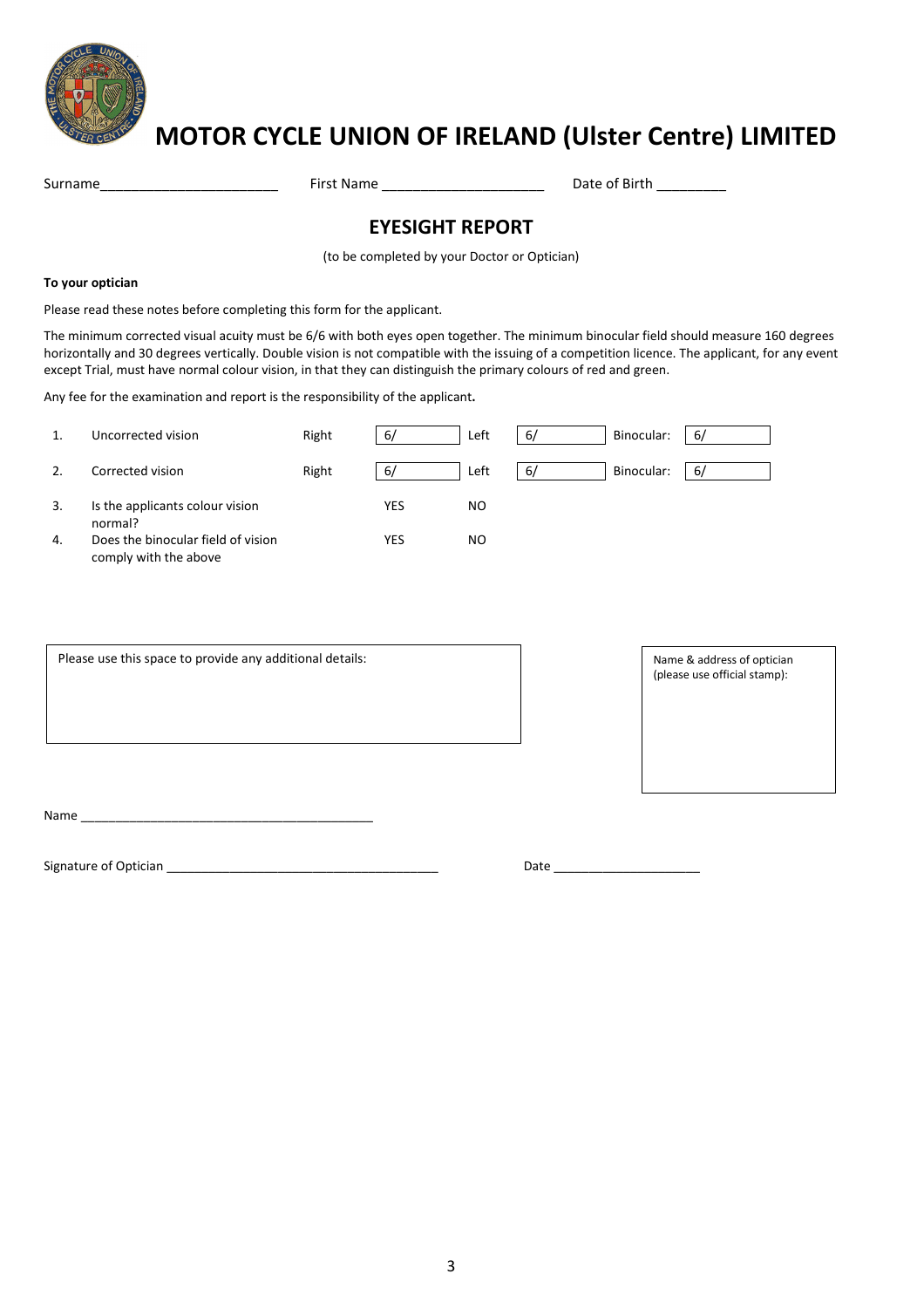

# **MOTOR CYCLE UNION OF IRELAND (Ulster Centre) LIMITED**

Surname \_\_\_\_\_\_\_\_\_\_\_\_\_\_\_\_\_\_ \_\_\_First Names \_\_\_\_\_\_\_\_\_\_\_\_\_\_\_\_\_\_\_Date of Birth\_\_\_\_\_\_\_\_\_\_

## **MEDICAL REPORT**

(to be completed by your doctor)

#### **To your doctor**

Please read the attached guidance notes before completing this form for the above applicant.

An examination of the applicant is not required unless specifically requested. This report should be completed with reference to their medical history and records.

Consent to provide the information in this report to the MCUI Medical Panel has been provided by the applicant as part of the license application.

Please note this person is applying for a licence to compete in motorcycle sport events. Particular care is required to ensure that the applicant does not suffer from any condition which might result in sudden loss of control of his/her motorcycle thus endangering other riders, officials and spectators. The controls of a motorcycle normally require the use of all four limbs. The applicant must be able to control his/her motorcycle under significant acceleration and braking forces. Competition places both physical and mental demands on the rider. Further referral of the applicant may be necessary to assess their medical fitness to participate in motorcycle competition based on the information provided in this report.

Any fee for this report is the responsibility of the applicant.

| 1.  | Are you the applicant's usual doctor?                                                                                         | <b>YES</b> | NO. |
|-----|-------------------------------------------------------------------------------------------------------------------------------|------------|-----|
| 2.  | If no, do you have direct access to and knowledge of their full medical history?                                              | <b>YES</b> | NO. |
| 3.  | Has the applicant suffered from epilepsy, seizures or any other neurological condition?                                       | <b>YES</b> | NO. |
| 4.  | Does the applicant suffer from any condition that may cause sudden loss of consciousness?                                     | <b>YES</b> | NO. |
| 5.  | Does the applicant suffer from any condition that may cause sudden dizziness, loss of balance or coordination?                | <b>YES</b> | NO. |
| 6.  | Is there a history or evidence of any neurological disorder?                                                                  | <b>YES</b> | NO. |
| 7.  | Is there any condition affecting their eyesight or hearing?                                                                   | <b>YES</b> | NO. |
| 8.  | Does the applicant have any physical abnormality or restriction of function of the limbs or any other physical<br>disability? | <b>YES</b> | NO. |
| 9.  | Is there any history of heart or cardiovascular disease?                                                                      | <b>YES</b> | NO. |
| 10. | Does the applicant have hypertension?                                                                                         | <b>YES</b> | NO. |
| 11. | Has a BP been recorded within the past 12 months? If so, please state reading below.                                          | <b>YES</b> | NO. |
| 12. | Is there any history of psychiatric or mental illness or behavioural disorder including alcohol or drug misuse?               | <b>YES</b> | NO. |
| 13. | Does the applicant suffer from Diabetes?                                                                                      | <b>YES</b> | NO. |
|     | If so is there any evidence of retinopathy or neuropathy or other complication?                                               | <b>YES</b> | NO. |
|     | If insulin dependent are they subject to episodes of hypoglycaemia?                                                           | <b>YES</b> | NO. |
| 14. | Does the applicant have any neoplastic disease that may be liable to metastasise?                                             | <b>YES</b> | NO. |
| 15. | Is the applicant taking medication?                                                                                           | <b>YES</b> | NO. |

If the answer to any of the above is "YES" please provide further details:

| Name of Doctor |      | Name & Address of Doctor<br>(please use Official Stamp) |  |  |
|----------------|------|---------------------------------------------------------|--|--|
| Signature      | Date |                                                         |  |  |